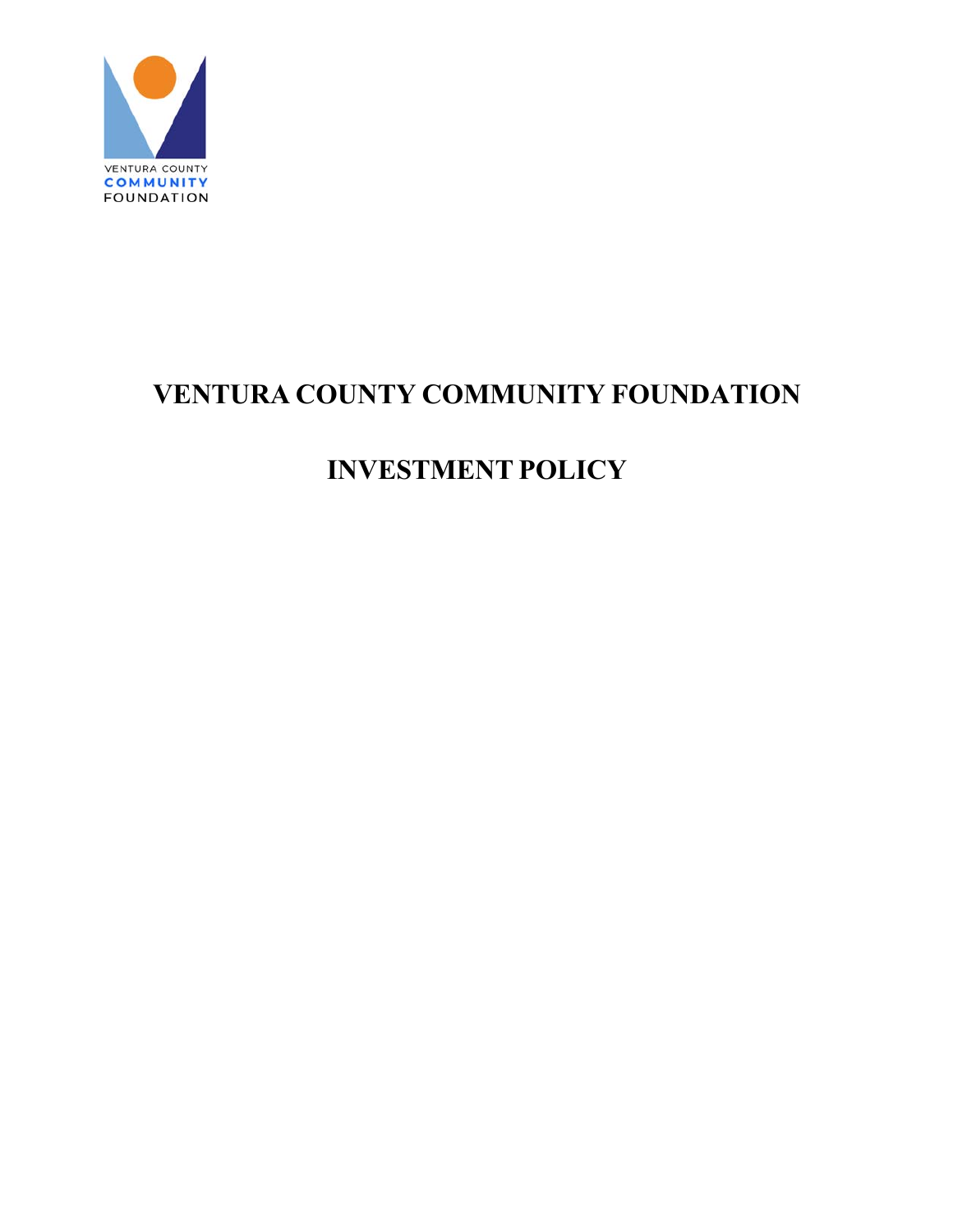# Table of Contents

| A.             |  |
|----------------|--|
| $\mathbf{B}$ . |  |
|                |  |
|                |  |
|                |  |
|                |  |
|                |  |
| C.             |  |
| D.             |  |
|                |  |
|                |  |
|                |  |
| E.             |  |
| F.             |  |
| G.             |  |
| Н.             |  |
| I.             |  |
| J.             |  |
| K.             |  |
|                |  |
|                |  |
|                |  |
|                |  |
|                |  |
|                |  |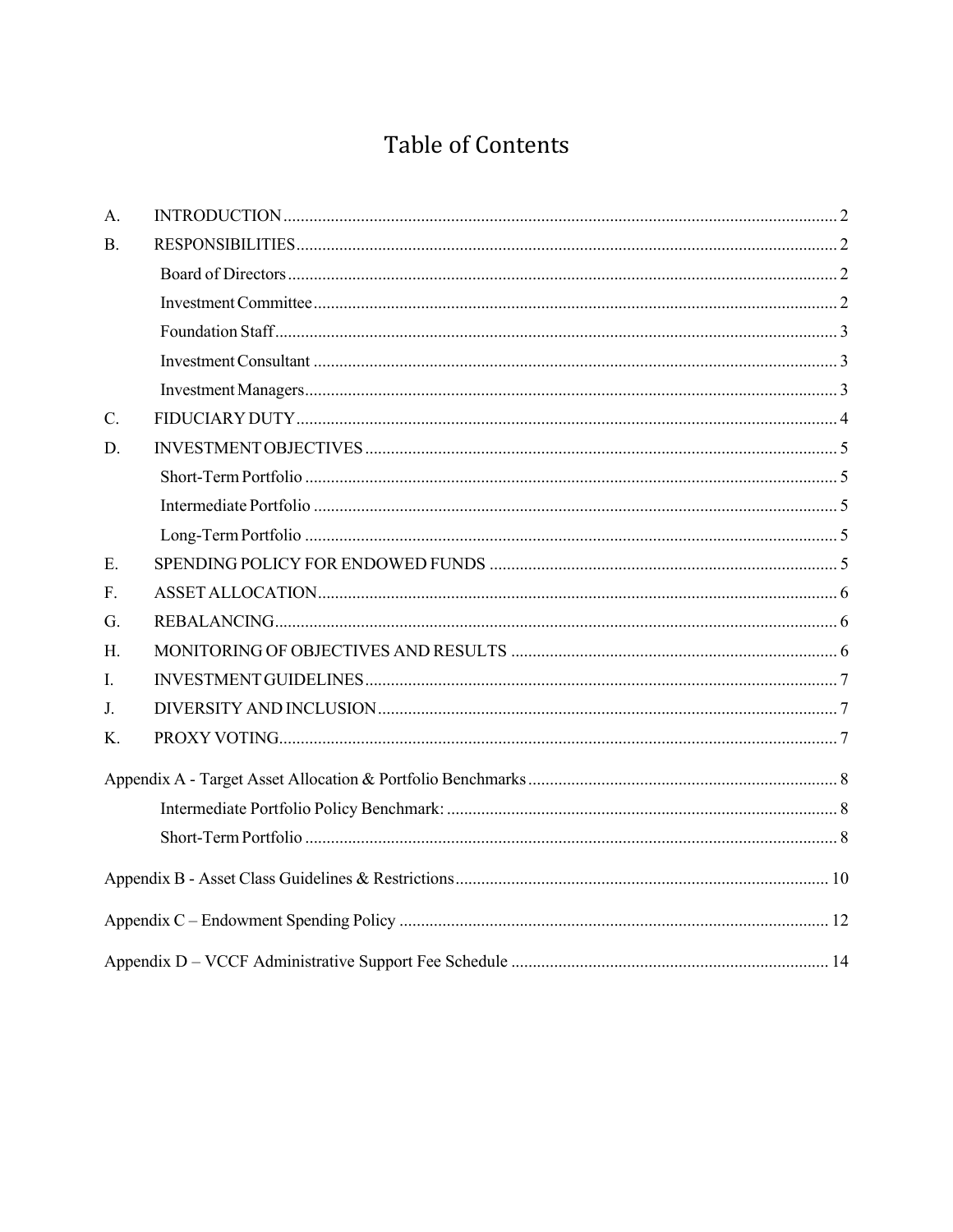#### **A. INTRODUCTION**

This Investment Policy Statement ("Policy") governs the investment management of Ventura County Community Foundation's ("Foundation" or "VCCF") investment portfolios, which includes the Long-Term Portfolio, Intermediate-Term Portfolio, and Short-Term Portfolio. The purpose of this Policy is to establish a clear understanding of the investment objectives for each portfolio and the investment philosophy of VCCF. It is anticipated that this Policy will be reviewed and amended as needed at least annually by the Investment Committee ("Committee") with the approval of the Board of Directors ("Board"). Both the Committee and investment consultant are expected to propose revisions in the guidelines at any time the existing guidelines would impede meeting VCCF's investment objectives.

## **B. RESPONSIBILITIES**

#### **Board of Directors**

The Board of Directors has the ultimate fiduciary responsibility for investment of VCCF's assets. The Board must ensure that appropriate policies governing the management of investments are in place and that these policies are being effectively implemented. To implement these responsibilities, the Board sets and approves the Investment Policy Statement and delegates responsibility to the Investment Committee and investment consultant for implementation and ongoing monitoring. Any changes to the Investment Policy Statement must be approved by the Board. At least annually the Board will receive and review a performance report from the Committee.

#### **Investment Committee**

The Board has authorized the Investment Committee to provide oversight of the portfolios. The Committee is responsible for adopting and implementing the provisions of this Policy. On an ongoing basis the Committee will:

- Establish the investment portfolio structure that will be offered to donors both in terms of the number of portfolios and the risk level of each portfolio.
- Establish the investment strategy, asset allocation targets, permitted ranges and re-balancing strategy for each portfolio.
- Establish appropriate benchmarks for each portfolio, asset class and investment manager.
- Monitor investment performance of each portfolio and each manager against benchmarks using reports prepared by the investment consultant.
- Monitor the performance and expenses of custodians and the investment consultant, and overall expenses of each portfolio.
- Maintain sufficient knowledge about the portfolios and VCCF's investment managers to be reasonably assured of their compliance with this Policy.
- Review meeting agendas and disclose any actual or potential conflicts of interest at the start of the meeting.
- Review this Policy on a regular basis, no less than annually, and recommend changes as necessary.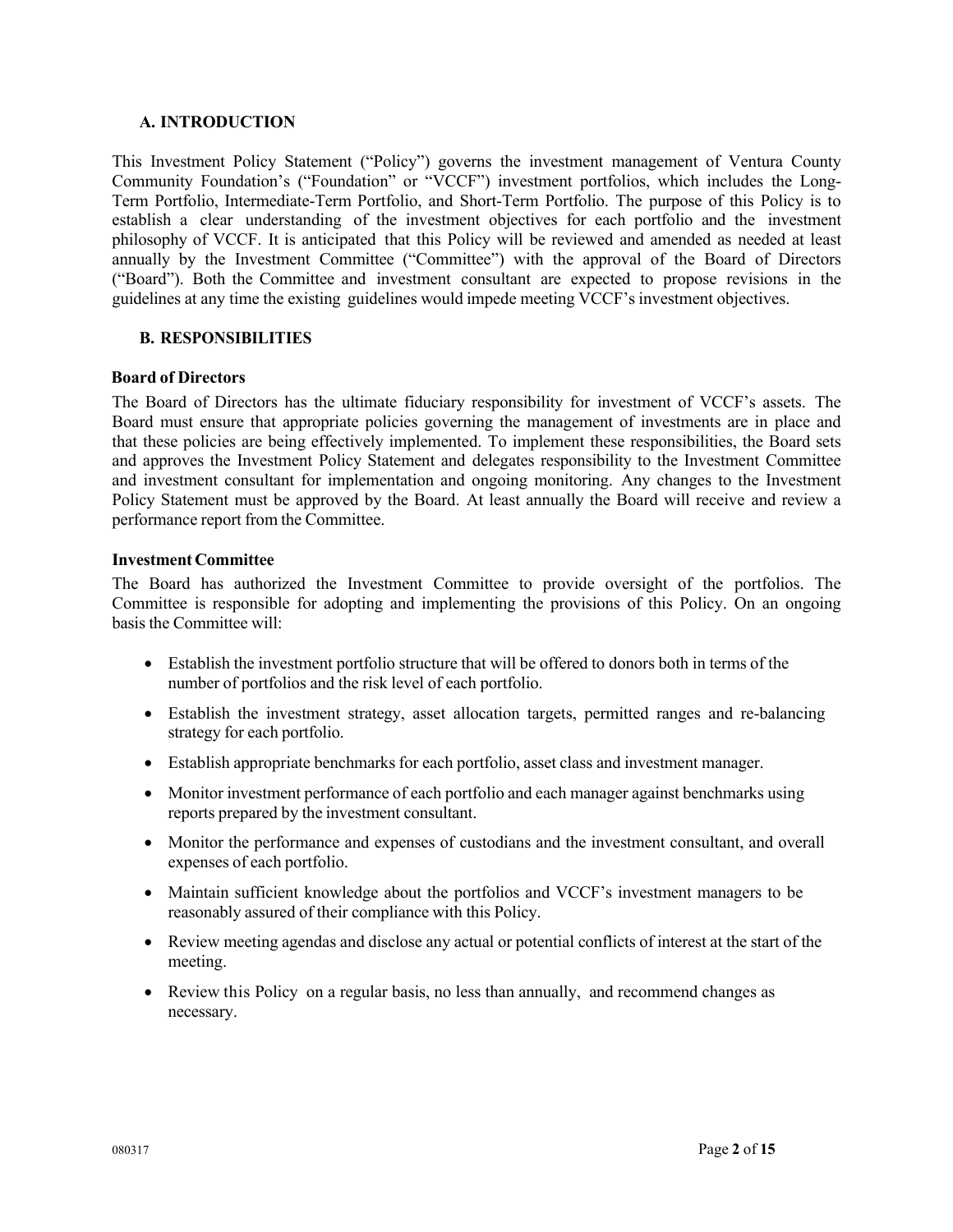# **Foundation Staff**

The Chief Financial Officer (CFO) has daily responsibility for administration of the portfolios and will consult with the Committee and the investment consultant on matters relating to the investment of the portfolios. On an ongoing basis the CFO will:

- Serve as primary liaison to VCCF's investment managers, investment consultant and custodian.
- Assist fund advisors in selecting an appropriate portfolio allocation that is aligned with the fund advisor's charitable goals and time horizon
- Distribute investment performance results to fund advisors and key stakeholders.

# **Investment Consultant**

The investment consultant is responsible for assisting the Committee and CFO in all aspects of managing and overseeing the investment portfolios. The consultant is the primary source of investment education and investment manager due diligence and recommendations. On an ongoing basis the investment consultant will:

- Actively provide advice and recommendations regarding asset allocation strategy, manager selection, rebalancing, market conditions and any other matters relevant to the return and risk profile of VCCF's portfolios.
- Meet with the Committee quarterly, and more frequently as needed.
- Maintain an inclusive process for sourcing, evaluating and recommending investment managers across race, ethnicity and gender; and report annually to VCCF the number of diverse managers evaluated, recommended and hired across consultant's client base.
- Monitor each investment manager for adherence to this policy as well as to the manager's stated investment style. All significant changes are to be reported to VCCF.
- Review, hire and terminate investment managers.
- Meet with each of VCCF's active investment managers at least once per year.
- Monitor and report investment performance results for each portfolio, asset class and manager against specified benchmarks following quarter-end.
- Assist the Committee and Foundation staff with their responsibilities.
- Supply the Committee with reports or other information as reasonably requested.
- Monitor this policy and actively recommend changes as needed.

## **Investment Managers**

Investment managers are expected to follow the prudent investor guidelines that are widely used in the investment management industry. These include, but are not limited to, fiduciary standards described in the Uniform Prudent Investor Act (UPIA), the Uniformed Prudent Management of Institutional Funds Act (UPMIFA) and the Global Investment Performance Standards (GIPS) that are promulgated by the CFA Institute. As fiduciaries, all investment managers are expected to uphold the highest ethical standards and to carry out their investment responsibilities in order to promote the best interests of VCCF. Specific duties include:

• Immediately report any findings against the firm or its principals, either by the SEC or any other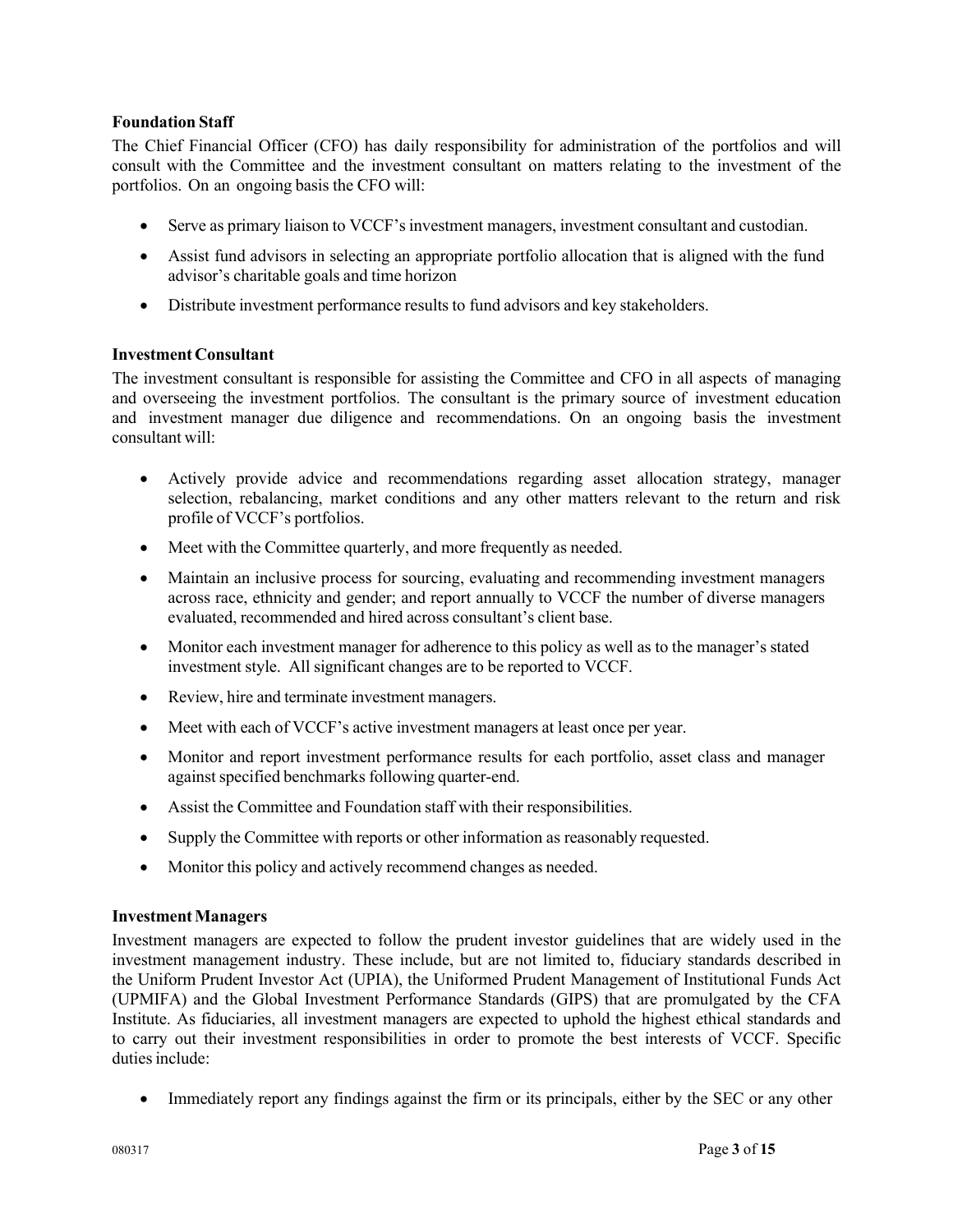regulatory authority. In addition, any lawsuits brought against the firm or its principals related to the manager's business activities must be reported immediately to VCCF.

- Prepare quarterly written statements, including actions taken in the portfolio and expected changes in the portfolio.
- For managers of commingled funds, provide their proxy voting record to VCCF no less than annually. Separate account managers should vote all proxies to increase shareholder value unless directed by VCCF to do otherwise.
- Attend meetings with the investment consultant, Committee and Foundation staff as needed.
- Immediately communicate all pertinent changes in the manager's firm to the investment consultant and to VCCF. This includes, but is not limited to:
	- Changes in personnel involved in VCCF's relationship
	- Changes in ownership
	- Changes in senior investment professionals' responsibilities
	- Changes in investment style or process
- Adhere to the investment strategy or style for which the manager was selected.
- Execute all transactions in the best interests of the client. This usually involves obtaining the best net realized price for a purchase or a sale. It also includes using commissions to obtain research or other services that are expected to enhance both the investment process and the returns.

The requirements listed above apply to all VCCF managers. Appendix B of this document contains additional restrictions, organized by asset class, which apply only to separate account managers as commingled vehicles are not governed by VCCF's policy but by their prospectus or offering document. Separate account managers are responsible for immediately reporting in writing any violations of the guidelines and restrictions as set forth in Appendix B.

# **C. FIDUCIARY DUTY**

In seeking to attain the investment objectives set forth in this Policy, the Committee shall exercise prudence and appropriate care in accordance with the Uniform Prudent Management of Institutional Funds Act (UPMIFA). UPMIFA requires fiduciaries to apply the standard of prudence in investment decision making, stating "Management and investment decisions about an individual asset must be made not in isolation but rather in the context of the institutional fund's Portfolio…" All investment actions and decisions must be based solely on the interest of VCCF. Fiduciaries must provide full and fair disclosure to the Committee of all material facts regarding any potential conflicts of interest.

As summarized for the purposes of this Investment Policy Statement, the UPMIFA states that the Committee is under a duty to VCCF to manage the funds as a prudent investor would, in light of the purposes, scope, objectives and other relevant portfolio circumstances. This standard requires the exercise of reasonable care, skill and caution while being applied to investments not in isolation, but in the context of the portfolio as a whole and as a part of an overall investment strategy having risk and return objectives reasonably suited to VCCF. In making and implementing investment decisions, the Committee has a duty to diversify the investments unless, under special circumstances, the purposes of VCCF are better served without diversifying.

In addition, the Committee must conform to fundamental fiduciary duties of loyalty and impartiality. This requires the Committee to act with prudence in deciding whether and how to delegate authority, in the selection and supervision of agents, and incurring costs where reasonable and appropriate.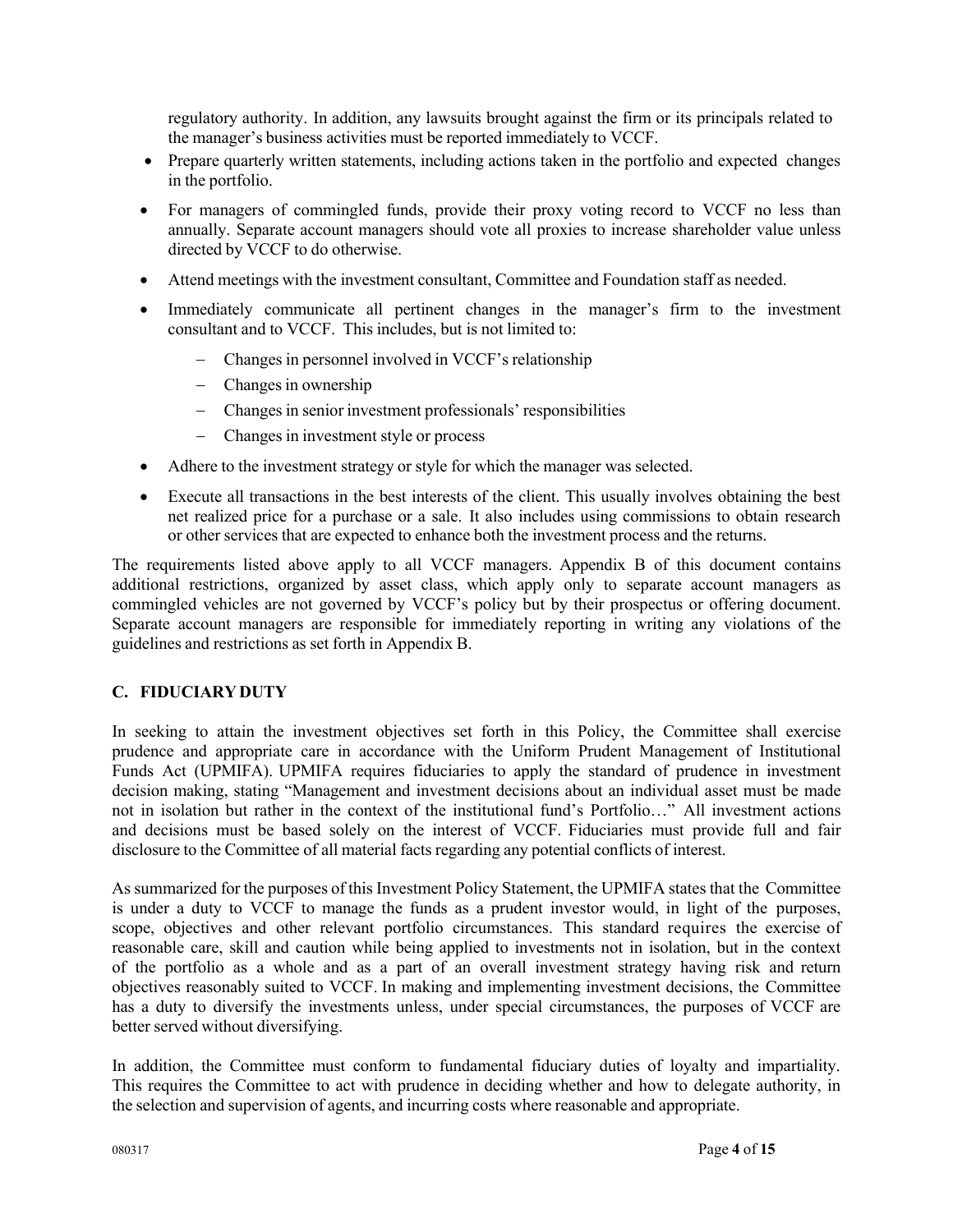# **D. INVESTMENT OBJECTIVES**

#### **Short-Term Portfolio**

VCCF offers a Short-Term Portfolio for funds or that portion of a fund that will be distributed in **less than three years**. The Short-Term Portfolio is intended to be invested in a manner consistent with the objectives of (i) maintaining the principal value of the invested assets, (ii) minimizing the potential that the principal value of assets will be impaired, and (iii) providing a liquid source of funds for distributions.

Due to the objective of preserving principal value of assets, the Short-Term Portfolio is expected to be invested exclusively in money market instruments and short-term fixed income securities such that the average credit quality of the portfolio is "A" or higher and the average duration of the portfolio is less than 24 months. Despite the intention to maintain principal value, the Committee and the Board acknowledge that no securities with affiliated credit and/or interest rate risk are completely free of risk and principal losses may occur over short periods.

#### **Intermediate Portfolio**

The Intermediate Portfolio is designed for funds with an investment horizon of *three to six years*. The portfolio's investment objective is to seek a real rate of return that is commensurate with a reduced level of risk as compared to the Long-Term Portfolio. Given the shorter time horizon, the Intermediate Portfolio will be invested in a manner consistent with the objectives of (i) mitigating volatility while accepting some level market risk, and (ii) generate an annualized rate of return, net of fees and expenses, that exceeds the portfolio's policy benchmark.

#### **Long-Term Portfolio**

The Long-Term Portfolio is designed for funds with an investment horizon of **seven or more years**. The primary investment objective of the Long-Term Portfolio is to achieve an annualized total return, net of fees and expenses, that is equal to or greater than the rate of inflation (as measured by the broad, domestic Consumer Price Index) plus any spending and investment expenses, such that purchasing power is maintained over time. The assets are to be managed in a manner that will meet the primary investment objective, while at the same time attempting to limit volatility in annual distributions. The primary objective of the portfolio may be expressed as:

## **Total Return greater than Consumer Price Index + Spending Policy + Investment Expenses**

Given that this benchmark is not directly related to market performance, success or failure in achieving this goal should be evaluated over 10 to 20 years. A secondary objective is to achieve a total return in excess of the Policy Benchmark comprised of each strategic asset category benchmark weighted by its target allocation. The Policy Benchmark is defined in Appendix A of this Policy.

## **E. SPENDING POLICY FOR ENDOWED FUNDS**

VCCF has adopted investment and spending polices for endowment assets that are consistent with the Uniform Prudent Management of Institutional Funds Act (UPMIFA). These policies work together to attempt to provide a predictable stream of funding to programs supported by endowment funds while seeking to maintain the purchasing power of the endowment assets. Both policies are reviewed and approved annually by the Board. The current spending policy is defined in Appendix C of this Policy.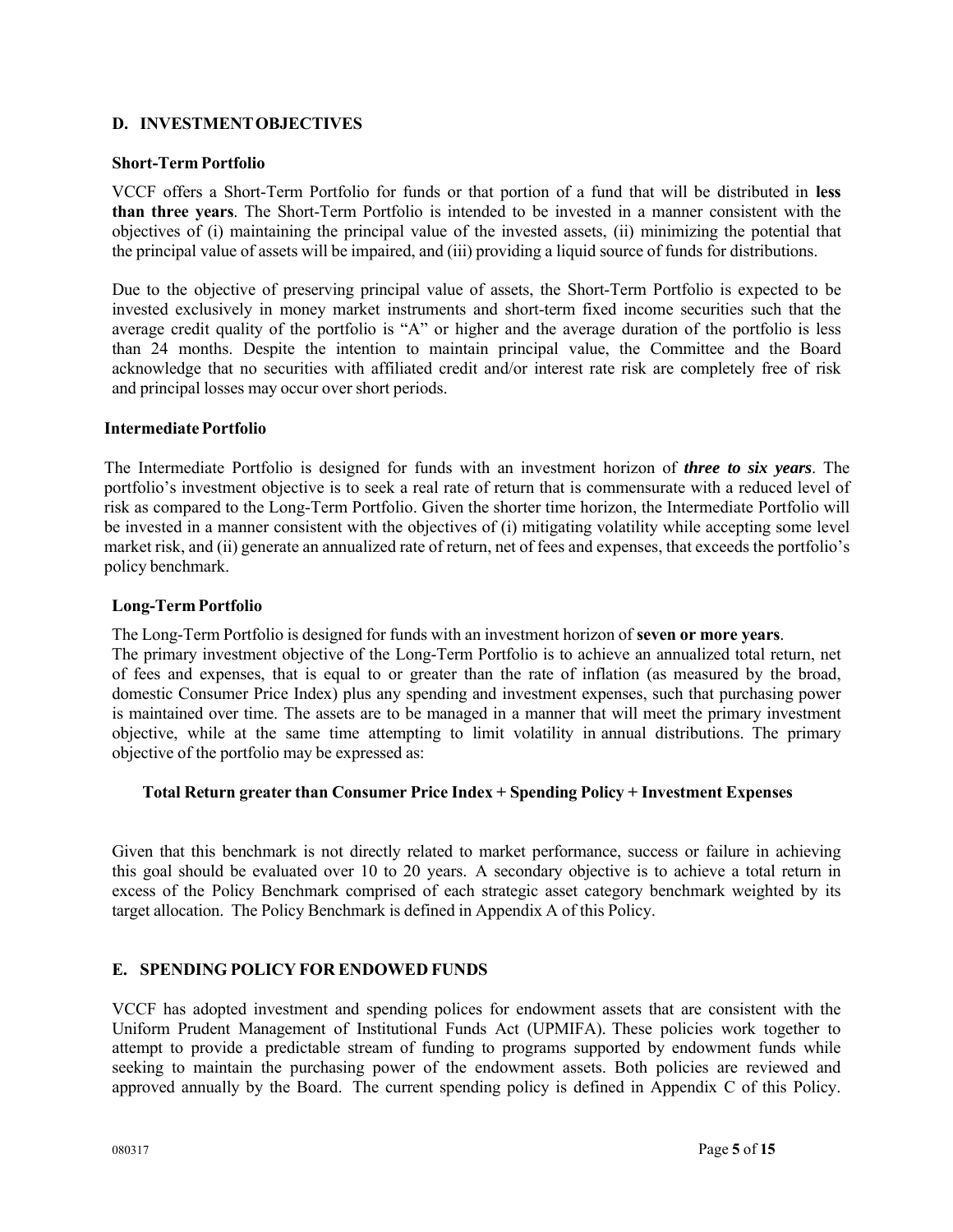# **F. ASSET ALLOCATION**

The Long-Term Portfolio is expected to endure into perpetuity and asset allocation will likely be the key determinant of the portfolio's returns over the long-term. The purpose of establishing an asset allocation for the portfolio is to construct a target or normal set of investments, based on long-term return, risk and correlation assumptions that properly balance the need for liquidity, preservation of purchasing power and risk tolerance. The Committee, with appropriate input and assistance from the investment consultant, shall periodically examine the asset allocation and consider adjustments as may be appropriate. Changes to the asset allocation will be reviewed by the Committee every 18 to 24 months and approved by the Board. The current asset allocation, including targets and acceptable ranges, is outlined in Appendix A.

In addition to being diversified across asset classes, VCCF will seek to be diversified within each asset class. This will provide reasonable assurance that the investment performance of any single security, issuer or class of securities, or active investment manager will not have a disproportionate impact on total performance.

The target asset allocation should provide an expected total return equal to or greater than the primary objective of the Portfolio, while avoiding undue risk concentrations in any single asset class or category, thus reducing risk at the overall portfolio level. To achieve these goals, the asset allocation will be set pursuant to the Target Allocation and within the Allowable Ranges outlined in Appendix A

# **G. REBALANCING**

The Portfolio's asset allocation will be monitored regularly relative to the Target Allocation. In maintaining the Target Allocations, VCCF will strive to remain within the Allowable Ranges, as this is essential for maintaining the risk profile adopted by the Committee. The actual asset allocation will be compared to these ranges on a monthly basis. In the event that the allocation to a particular asset class falls outside of acceptable range, the pool will be re-balanced so that all asset classes are within their permitted allocations. The Portfolio will be periodically re-balanced first from net cash flows in and out of the portfolio and then by liquidations from over-funded managers at the recommendation of the investment consultant. It is recognized that adjustments may be constrained by practical limits with respect to liquidity and transaction costs, but efforts will be made to rebalance as appropriate.

# **H. MONITORING OF OBJECTIVES AND RESULTS**

VCCF seeks to outperform its Policy Benchmark (see Appendix A) over full market cycles and does not expect that all investment objectives will be attained in each year. Furthermore, the Committee recognizes that over various time periods, the Portfolio may produce significant deviations relative to the Policy Benchmark. For this reason, investment returns will be evaluated over a full market cycle (for measurement purposes, at least 5 years). All objectives and policies are in effect until modified by the Committee. They will be reviewed at least annually at a meeting of the Committee for their continued appropriateness.

The Portfolio will be monitored on a continual basis for consistency of each investment manager's investment philosophy, return relative to objectives, investment risk as measured by asset concentrations, exposure to extreme economic conditions and market volatility. Each manager will be compared to the asset class benchmark listed in Appendix A along with a market index that more closely reflects the manager's investment style where appropriate. Furthermore, managers will be evaluated based on the volatility of their results compared to the benchmark and to an appropriate universe of their peers.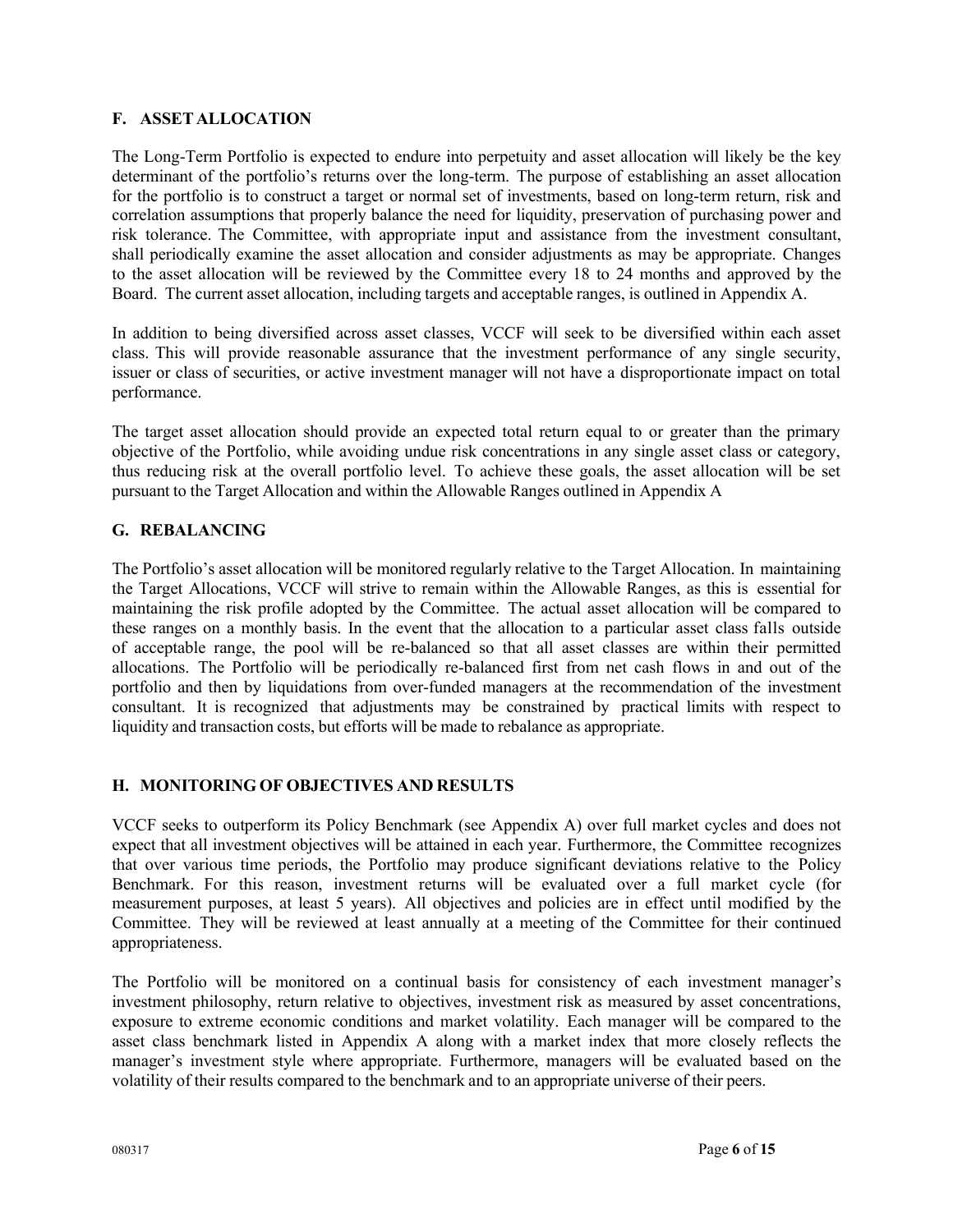# **I. INVESTMENT GUIDELINES**

VCCF has adopted the specific investment guidelines and restrictions for each asset class as listed in Appendix B. These guidelines apply to each portfolio to the extent that a particular asset class is included in that portfolio. Assets managed in commingled vehicles are subject to the investment guidelines outlined in the prospectus or other governing agreements. Since, in these cases, VCCF cannot impose its own guidelines, the Committee will, assisted by the investment consultant, determine beforehand whether the guidelines in the offering document are in accordance with the broad guidelines set out below and are generally acceptable and suitable for the given mandate.

#### **Investment Manager Autonomy**

Decisions as to individual security selection, security size and quality, number of industries and holdings, current income level, turnover and the other tools employed by active investment managers are left to the manager's broad discretion, subject to the usual standards of fiduciary prudence and the limits described below and/or in individual investment manager guidelines.

#### **Diversification**

Diversification will be achieved at the total Portfolio level and not necessarily at the investment manager level. To produce overall diversification, investment managers may be selected to employ different management philosophies which together achieve the desired degree of diversification. Investment manager portfolios will be monitored for adherence to these philosophies.

#### **J. DIVERSITY AND INCLUSION**

VCCF values diversity and seeks to ensure that the investment process for sourcing, evaluating and recommending talented investment managers is inclusive across race, ethnicity and gender. When selecting an investment consultant, VCCF will consider the consultant's internal diversity policies and practices, as well as the consultant's practices for ensuring an inclusive manager selection process. The investment consultant will be required to report annually to VCCF the number of diverse managers evaluated, recommended and hired across consultant's client base. For reporting purposes, a diverse manager is defined as a minority- or women-owned business enterprise (MWBE) with 51% or more ownership by diverse members. This policy does not preclude inclusion of other groups such as disabled, veterans or LBGT.

## **K. PROXY VOTING**

VCCF recognizes that it has a responsibility to evaluate corporate governance factors with respect to the companies in which we have voting rights, and to maximize the long-term value of the charitable capital entrusted to the Foundation by donors and for the benefit of the community. We also recognize that there are practical limits to what VCCF can manage given its size. For this reason, the voting of proxies is delegated to each investment manager with the expectation that proxies are voted in a manner that enhances long-term value without compromising sustainable growth, inclusive economies and healthy communities.

As the availability and integration of corporate ESG (environmental, social and governance) data improves and becomes more mainstream, voting on ESG proposals will be increasingly important. Financially material ESG issues are likely to be important drivers of shareholder value, while VCCF's voting record on social and environmental issues may be important to VCCF's work and reputation. For these reasons, VCCF expects managers to carefully consider and integrate ESG data, as appropriate, into voting decisions, and to not adopt voting policies that simply vote with management.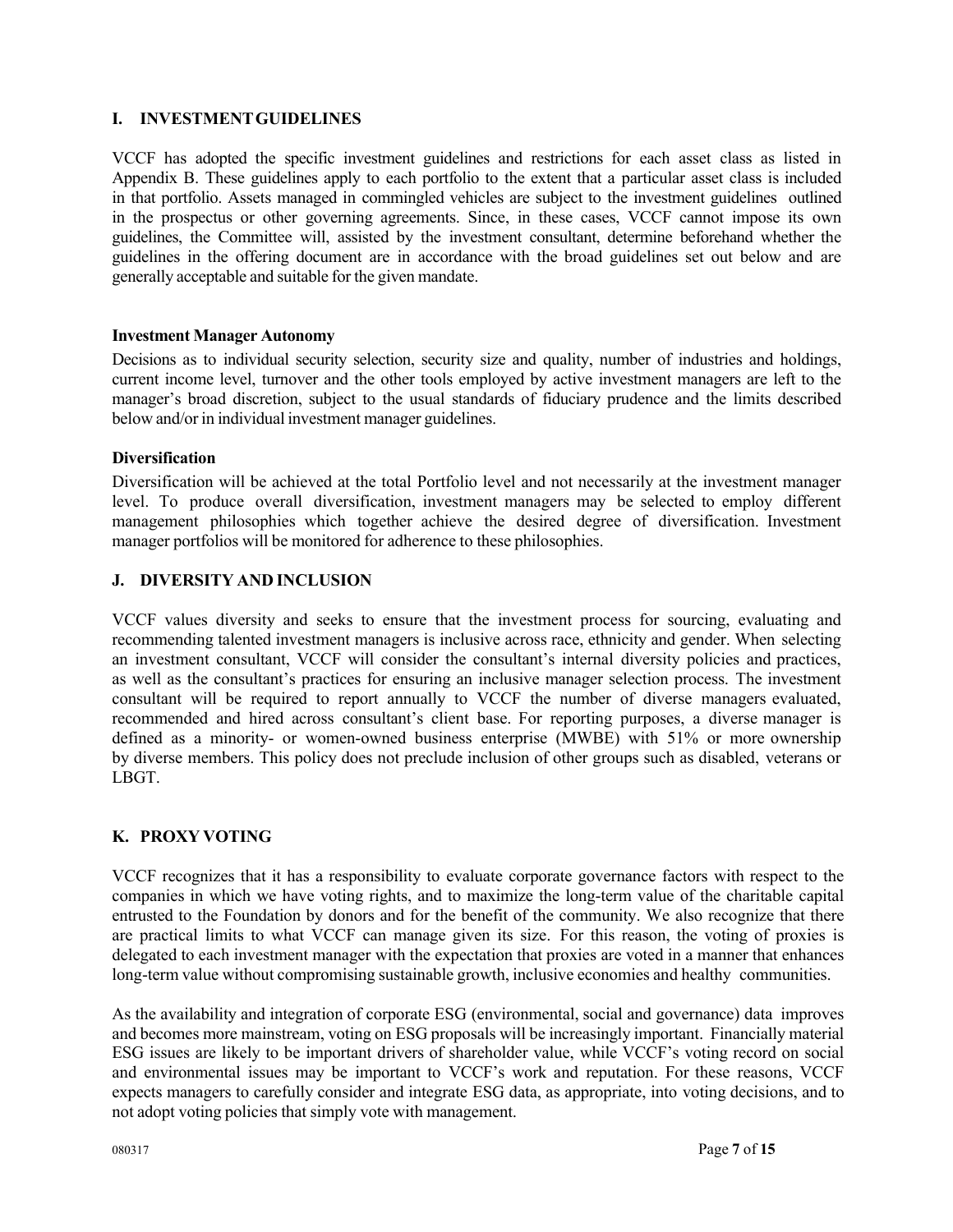## **Appendix A - Target Asset Allocation & Portfolio Benchmarks**

## **Long-Term Portfolio**

This portfolio has a broad target allocation of 45% equity, 20% fixed income and 35% alternative investments. It is designed for endowed funds and funds with a long-term spending horizon of seven or more years, and is generally appropriate for funds intended to be fully expended over a donor's lifetime.

| Asset Class                 | Target  | Min.     | Max.     | <b>Benchmark</b>                     |
|-----------------------------|---------|----------|----------|--------------------------------------|
| U.S. Equity                 | 25.0%   | 20.0%    | $40.0\%$ | <b>Russell 3000</b>                  |
| Non-U.S. Equity             | 20.0%   | $10.0\%$ | 30.0%    | MSCI ACWI ex. USA IMI                |
| Private Equity <sup>1</sup> | 20.0%   | $0.0\%$  | 25.0%    | CA US Private Equity Legacy Index    |
| Fixed Income                | 20.0%   | 10.0%    | $40.0\%$ | Barclays Cap U.S. Aggregate          |
| Hedge Funds                 | 10.0%   | $0.0\%$  | 15.0%    | <b>HFRIFoF:Diversified FoF Index</b> |
| Liquid Real Assets          | $5.0\%$ | $0.0\%$  | $10.0\%$ | Morningstar U.S. Real Assets Index   |

#### **Intermediate Portfolio Policy Benchmark**:

This portfolio has a target allocation of 40% equity, 50% fixed income, 5% real assets and 5% liquid alternatives. It is designed for funds with a spending horizon of three to six years.

| U.S. Equity         | 25.0%    | $15.0\%$ |          | 35% Russell 3000                              |
|---------------------|----------|----------|----------|-----------------------------------------------|
| Non-U.S. Equity     | $15.0\%$ | $5.0\%$  | $20.0\%$ | MSCI ACWI Ex. USA IMI                         |
| Fixed Income        | 50.0%    | $30.0\%$ |          | 70.0% Barclays Aggregate                      |
| Real Assets         | $5.0\%$  | $0.0\%$  |          | 7.5% Morningstar U.S. Real Assets             |
| Liquid Alternatives | $5.0\%$  | $0.0\%$  |          | 7.5% 60% MSCI ACWI/40% Barclays<br>Global Agg |

## **Short-Term Portfolio**

This portfolio has a target allocation of 100% short-term fixed income securities. It is designed for funds with a spending horizon of three years or less. It is generally appropriate for short-term reserves, pass- through, or that portion of a fund that will be distributed within three years.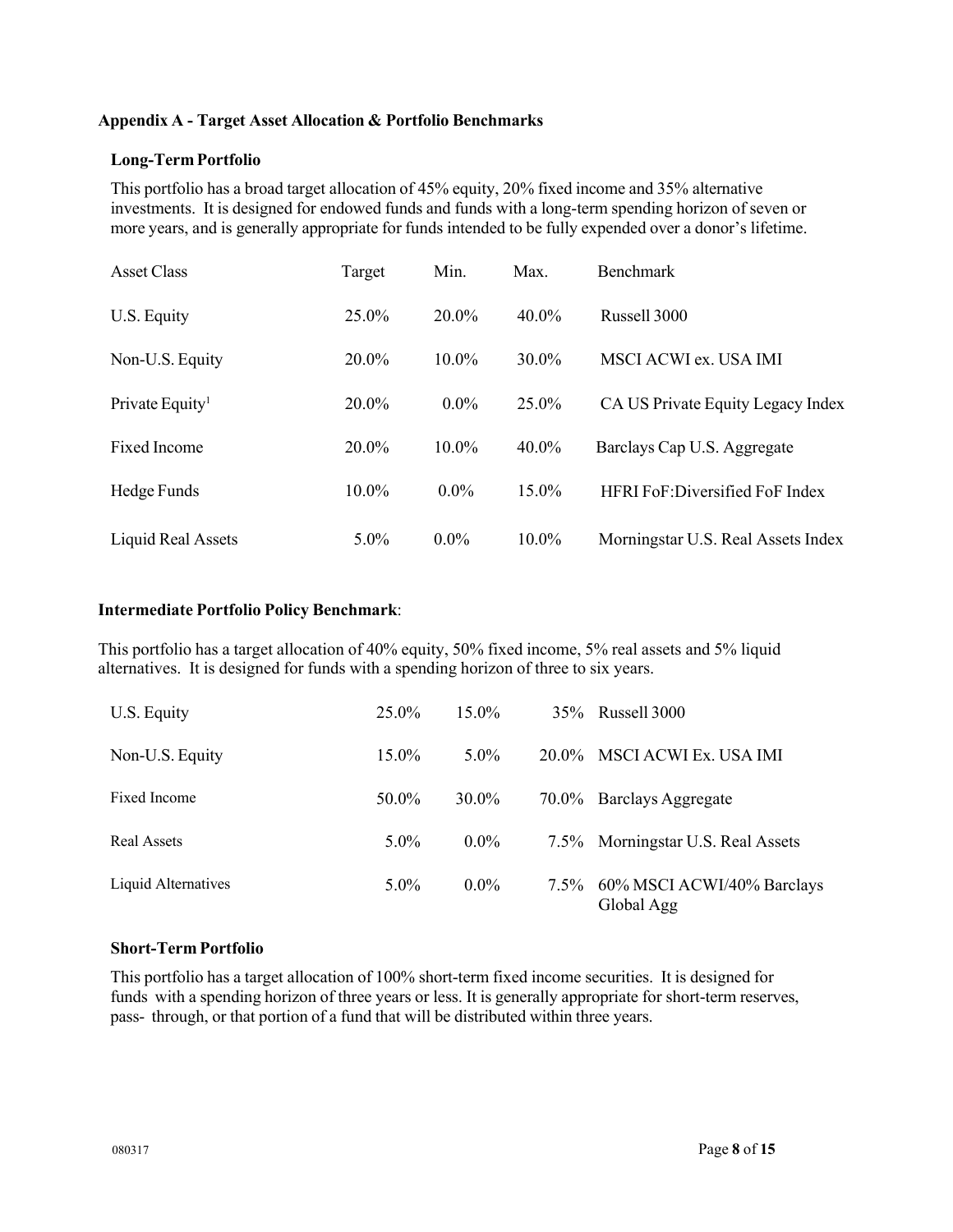| Asset Class             | Target | Min.    | <u>Max.</u> | <b>Benchmark</b>                |
|-------------------------|--------|---------|-------------|---------------------------------|
| Money Market Funds      | 50.0%  | 50.0%   | $100.0\%$   | U.S. Treasury Bills             |
| <b>Short Term Bonds</b> | 50.0%  | $0.0\%$ | 50.0%       | Citigroup Gov't/Credit 1-3 Yrs. |

 $1$  Assets that have not been committed to or called by private equity managers will be allocated to the publicly traded equity portfolio based on the strategic weights to those classes.

<sup>&</sup>lt;sup>2</sup> Please note that the NCREIF Property Index is available quarterly and with a considerable time delay. Therefore, estimates will be used for each month which will then be changed to actual figures once they are released.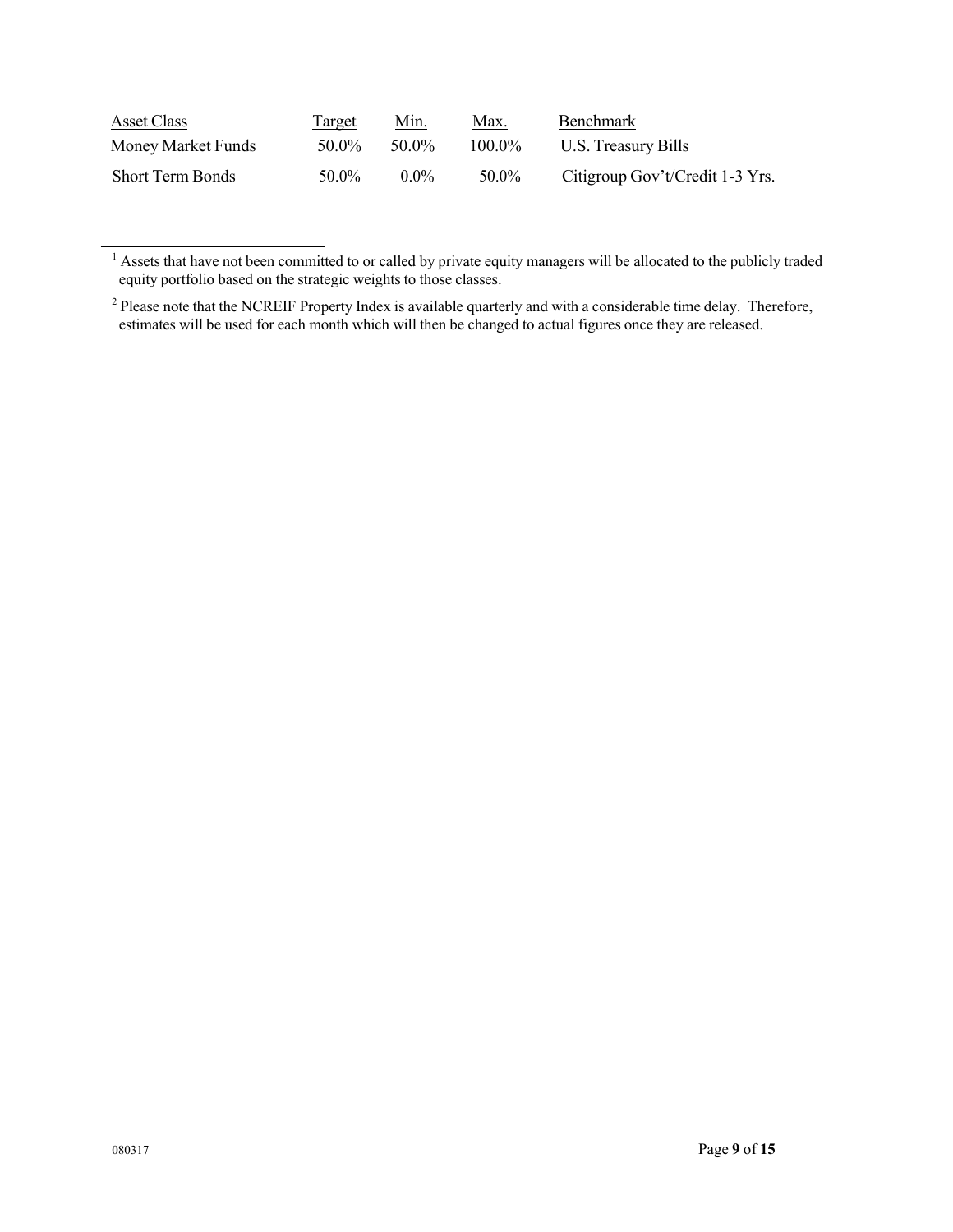## **Appendix B - Asset Class Guidelines & Restrictions**

#### **Equities**

The purpose of the equity investments, both domestic and international, is to provide capital appreciation, growth of income and current income. This asset class carries the assumption of greater market volatility and increased risk of loss, but also provides a traditional approach to meeting portfolio total return goals. This component includes domestic and international common stocks, American Depository Receipts (ADRs) and other equity securities traded on the world's stock exchanges or over-the-counter markets.

The investment objective for the domestic equity composite is to outperform the Russell 3000 Index over a normal investment cycle.

The investment objective for the international (developed and emerging) markets equities is to outperform the MSCI ACWI ex U.S. Index over a normal investment cycle.

#### **Fixed Income**

The purpose of the fixed income segment is to provide a hedge against deflation, provide a stable component of return, and to minimize the overall volatility of the fund.

The fixed income asset class includes the fixed income markets of the US and the world's other economies. It includes, but is not limited to US Treasury and government agency bonds, US and non-US dollar denominated securities, public and private corporate debt, mortgage and asset-backed securities, noninvestment grade debt and currencies. Also included are money market instruments such as commercial paper, certificates of deposit, time deposits, bankers' acceptances, repurchase agreements, and US Treasury and agency obligations. The investment managers shall take into consideration credit quality, sector, duration, and issuer concentrations in selecting an appropriate mix of fixed income securities. Investments in fixed income securities should be managed actively to pursue opportunities presented by changes in interest rates, credit ratings and maturity premiums.

The allocation to investment strategies will be managed to maintain an average intermediate duration at the level of the overall fixed income segment.

The investment objective for the total fixed income segment is to outperform the Barclays Aggregate Bond index over a normal investment cycle.

#### **Private Equity**

The private equity portfolio will include investments in a variety of commingled/partnership and direct investment vehicles including, but not limited to, venture capital, buyout, turnaround, mezzanine, distressed security and special situation funds. The private equity portfolio is recognized to be long-term in nature and highly illiquid.

The investment objective for this asset class will be measured by IRR (Internal Rate of Return), with an annualized return of 300 basis points or more over a public equity market index. The benchmark for this segment when mature will be the Cambridge Private Equity Index, measured on a time-weighted basis and reported on a one quarter lag.

#### **Hedge Strategies**

080317 Page **10** of **15** The purpose of using hedged strategies is to reduce the volatility of the overall portfolio by further diversifying the portfolio and to provide an alternative source of return from that of the traditional domestic and international capital markets. Managers exploit market inefficiencies while minimizing exposure and correlation to traditional stock and bond markets.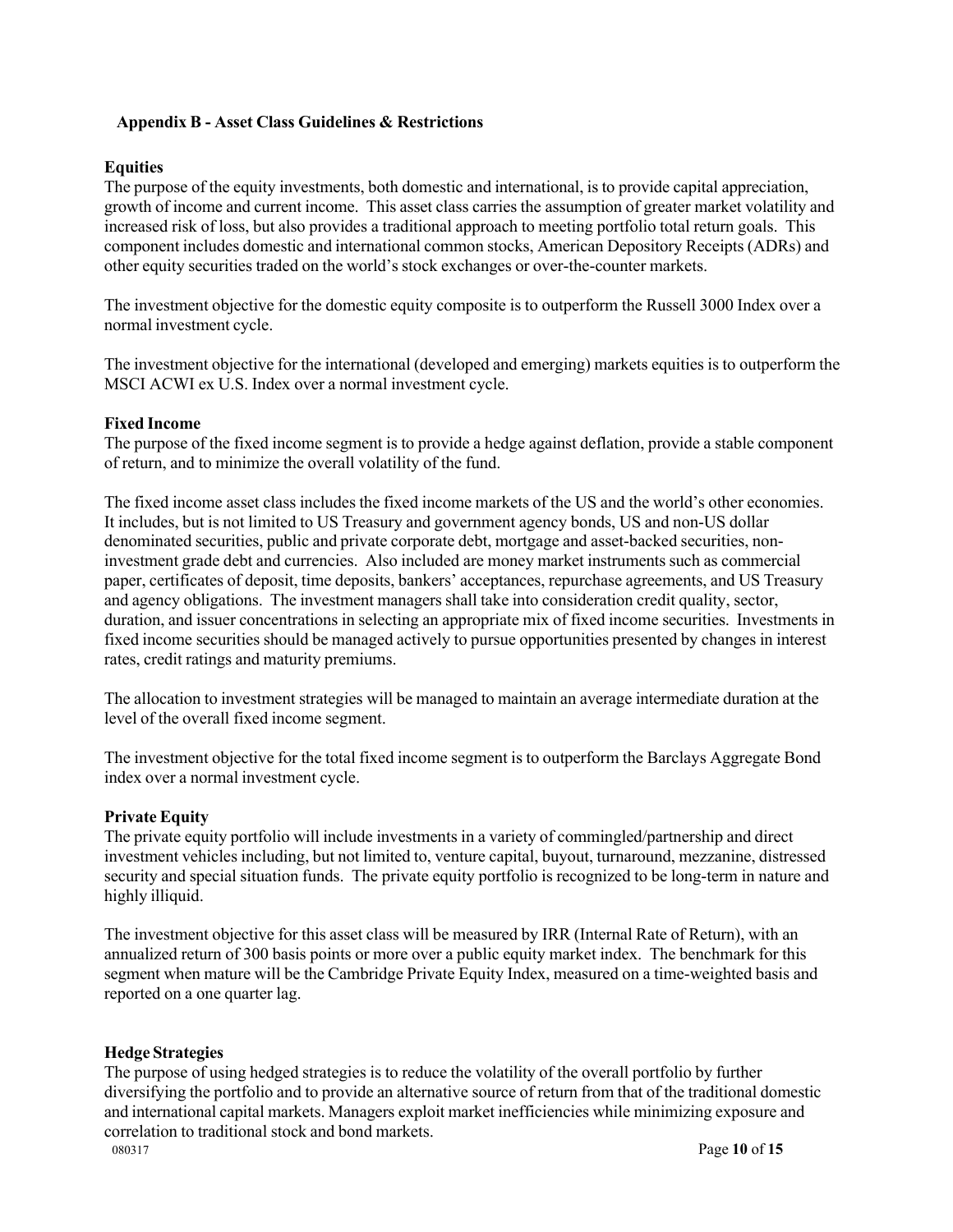The investment objective for the hedge fund composite is to outperform a peer group of funds as represented by the HFRI Funds Weighted Index.

#### **Inflation Hedging**

The purpose of the Inflation hedging segment is to represent claims on future streams of inflation sensitive income, protect against unanticipated inflation and to capitalize on rising commodity prices. This segment plays an important diversifying role in the portfolio as assets in this segment have a tendency to outperform during periods of rising inflation.

This segment will include investments in oil and gas, real estate, infrastructure, agriculture, commodities, timber, inflation protection bonds as well as financial instruments whose value is derived from a contractual claim on an underlying real asset such as commodity futures, REITs and MLPs. It may also include equity securities of companies engaged in energy, natural resources and basic materials businesses. The investments can be made via public and private funds, partnerships and co-investments.

The investment objective for the liquid real asset segment is to outperform the custom Inflation Hedge benchmark as listed in the benchmarking segment of these policies. Individual manager benchmark will be determined at the time that the manager is hired.

The investment objective for individual real estate funds will be measured by IRR (Internal Rate of Return. The benchmark for the overall real estate segment, when mature, will be the NCREIF Property Index, measured on a time-weighted basis.

The investment objective for individual private funds investing in timber, oil and gas, infrastructure and other areas of real assets will be measured by IRR. The benchmark for individual funds will be determined at the time that the manager is hired.

## **Cash Equivalents**

The percentage of total assets allocated to cash equivalents should provide enough liquidity to support general operational expenses.

Cash equivalents may include a selection of high-quality money market instruments such as U.S. Treasury bills, commercial paper, and certificates of deposit, as well as bank Short Term Investment Funds (STIFs).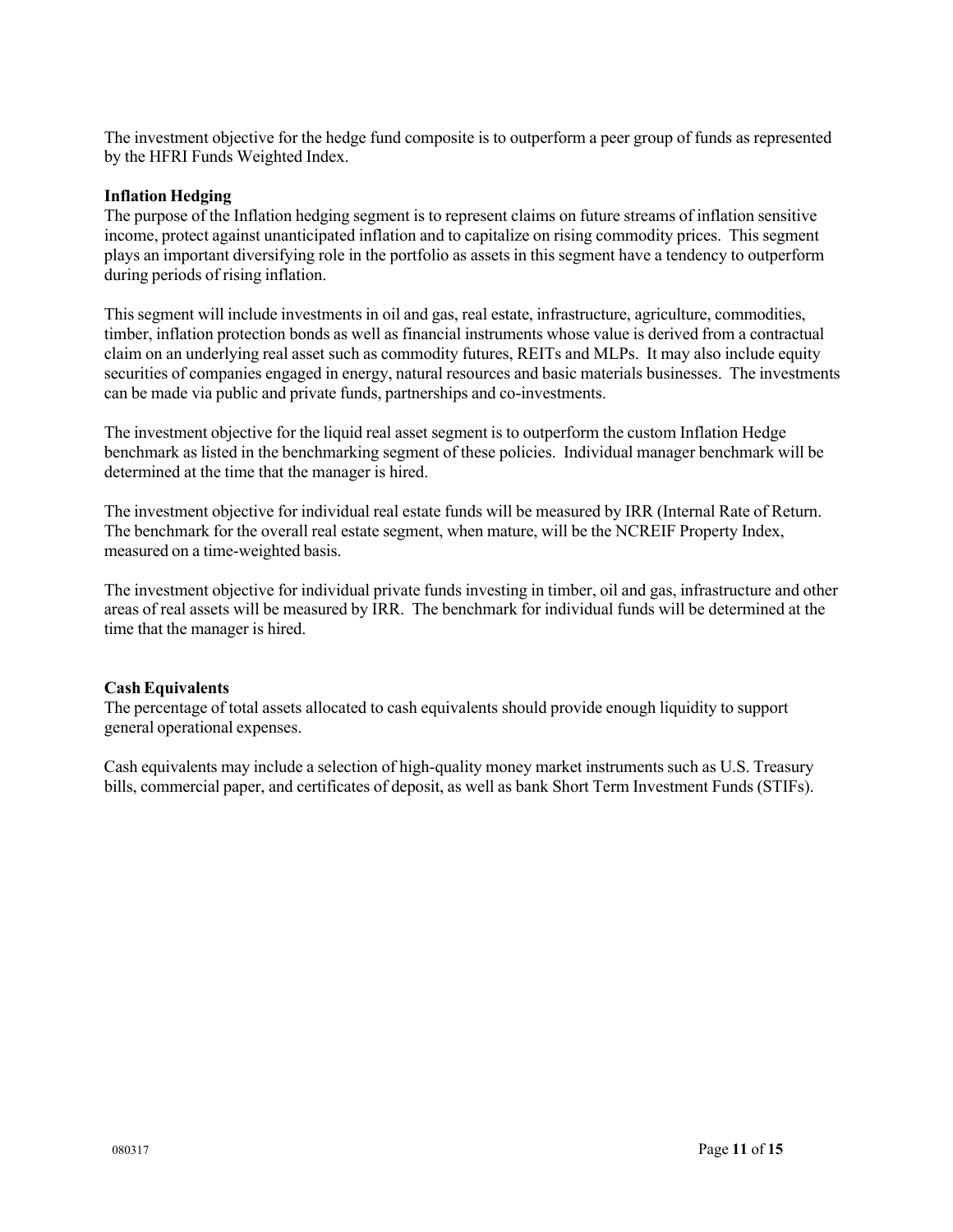## **Appendix C – Endowment Spending Policy**

The purpose of the spending policy is to calculate the amount of money annually distributed from the foundation's various endowment funds, for grantmaking and administration. The primary objectives of the spending policy are to balance the interests of current and future beneficiaries by not over spending in the short-term or over accumulating in the long-term, and maintain the purchasing power of distributions over time by growing the corpus of each endowment fund to pace long-term inflation.

VCCF's spending and investment policies work in tandem to achieve these objectives. The investment policy establishes an achievable return objective through a diversified investment strategy. Over long periods of time  $(7+)$  years), the foundation's spending rate plus that of inflation should be in alignment with the average annual total return achieved through investment earnings. In other words, by distributing an amount that is equal to investment earnings less inflation, the Board seeks to preserve purchasing power of future distributions by growing each endowed fund at the rate of inflation. Mathematically, this is represented by the following hypothetical formula:

# 5% spending  $+2\%$  inflation = 7% net investment return objective

A secondary objective is to achieve a reasonable degree of stability in payout for annual distributions to grantees. Predictability of distributions allows recipients, including VCCF, to more accurately budget future income. Predictability also helps to insulate the foundation's investment managers from pressure to generate undue short term liquidity, which allows them to focus on achieving the best total return over the long term. The foundation utilizes a smoothing formula to help achieve stable and predictable year- over-year distributions.

In determining the amount to appropriate for spending, or accumulation, the Board shall consider, if relevant, all of the following factors:

- The duration and preservation of the endowment fund,
- The purposes of VCCF and the fund,
- General economic conditions,
- Effects of inflation and deflation,
- Expected total return from income and appreciation,
- VCCF's other resources, and
- VCCF's investment policy.

In California, UPMIFA includes the provision that an appropriation of greater than 7% of the average fair market value averaged over the past three years is presumptively imprudent.

# **Spending Rate & Smoothing Formula**

The current spending rate is **5%** (or less for underwater funds based on the schedule below). This spending rate is applied to the trailing **16-quarter** average market value for each endowment fund for the period ending **June 30** of the prior fiscal year.

Additionally, a support fee based on the market value for each endowment fund is assessed semi-annually in December (based on September 30 value) and June (based on March 31 value). The support fee schedule is attached to this policy document.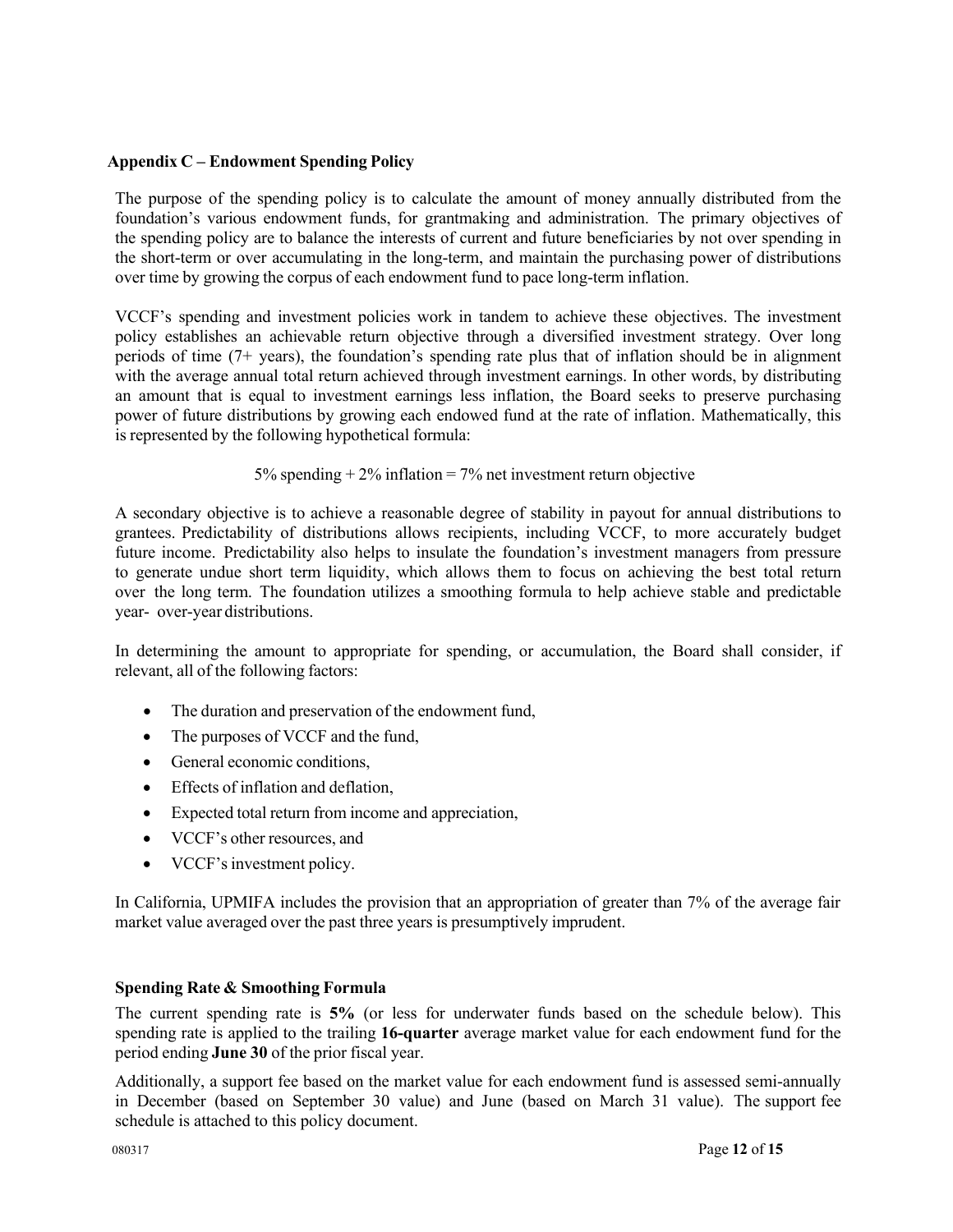Where a fund has not been in existence for 16 quarters, the actual number of quarters that the fund has been in existence will be used. All new endowment funds must be invested for four full quarters before any distributions are made. Endowment funds designated to a specific organization may use the quarterend date of June 30 or December 31 if it is better aligned with the organization's fiscal year or budgeting cycle.

The spending policy will be applied to both donor restricted and board designated (quasi) endowment funds. It does not apply to endowment funds with specific donor restrictions as to expenditure where the gift instrument defines a specific spending formula.

VCCF will maintain a record of the historic gift value of each donor restricted endowment fund. This includes the terms of any foundation solicitation from which a donor restricted fund resulted. Historic gift value means a) the fair value in dollars of an endowment fund at the time it first became an endowment fund, b) plus the fair value in dollars of each subsequent donation to the fund at the time it is made, c) plus accumulations to the endowment fund if specifically directed by the donor's gift instrument.

# **Carryovers**

Some endowment funds may not be able to fully grant the annual payout. For example, a fund with a very narrow purpose, or when the grantee wishes to defer payment. In these cases, VCCF will work with the fund advisor to assess the current spendable plus the carryover, and will:

- 1. Compare the current fair market value of the fund to the historical gift value.
- 2. If the combined carryover plus current year spending would cause the fund value to be less than the historical gift value (underwater), then the amount causing the fund to go underwater will not be available to spend.
- 3. Exceptions to the policy must be reviewed and approved by the VCCF Board.

# **Underwater Funds**

Endowed funds that are below their historic gift value ("underwater") will experience a reduction in payout based on the schedule below. The reduced payout is intended to allow for recovery of the historic gift value over a reasonable period of time, while not completely eliminating payout in support of charitable programs.

| <b>Underwater Amount</b> | <b>Reduction in Payout</b> | <b>Adjusted Spending Rate</b> |
|--------------------------|----------------------------|-------------------------------|
| Less than $5\%$          | No reduction               | $5.00\%$                      |
| 5% to less than $10\%$   | 25% reduction              | 3.75%                         |
| 10% to less than $15%$   | 33% reduction              | 3.35%                         |
| $15\%$ or more           | 50% reduction              | $2.50\%$                      |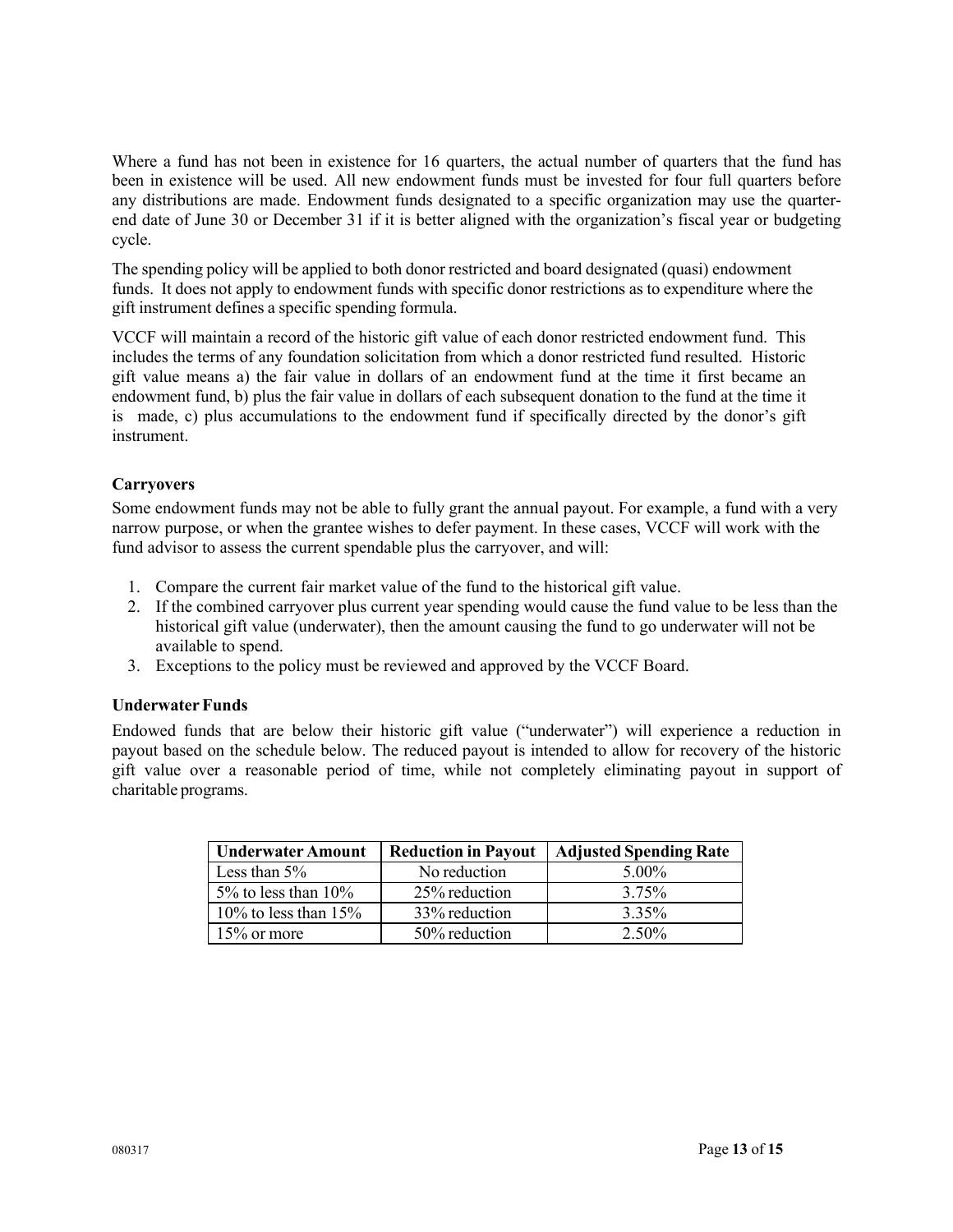# **Appendix D – VCCF Administrative Support Fee Schedule**

# **VCCF Administrative Support Fees**

Effective 5/23/2022

The Ventura County Community Foundation (VCCF) assesses support fees to cover the cost of administration and to continue VCCF's important work in our community. Fees provide the necessary resources to operate efficiently and effectively, ensuring fiscal responsibility in grant due diligence, donor and nonprofit education, research, and other activities. Annual fees are assessed quarterly In March, June, September, and December, based on the fund balance as of the previous quarter end.

| <b>Fund Type</b>                                                                                                                                                                                                        | <b>Administrative Support Fees</b>                                                                                                                                               |
|-------------------------------------------------------------------------------------------------------------------------------------------------------------------------------------------------------------------------|----------------------------------------------------------------------------------------------------------------------------------------------------------------------------------|
| Same for each of the Following:<br>Donor Advised Funds<br><b>Agency Endowment Funds</b><br>Designated Endowed Funds<br>Field of Interest Endowed Funds<br><b>Private Foundations</b><br><b>Supporting Organizations</b> | 1.24% for first \$3 million<br>1.00% on amount over \$3 million<br>0.75% on amounts over \$10 million<br>0.50% on amount over \$20 million<br>0.25% on amounts over \$30 million |
| For all Scholarship Funds:                                                                                                                                                                                              | 1.50% the first \$3 million<br>1.25% on amounts over \$3 million<br>1.00% on amounts over \$10 million<br>0.75% on amounts over \$20 million                                     |
| <b>For Pass-Through Funds:</b>                                                                                                                                                                                          | 2.00%                                                                                                                                                                            |
| <b>For Pass-Through Scholarship Funds:</b>                                                                                                                                                                              | 2.50%                                                                                                                                                                            |

*Additional fees may be charged for any mutually agreed upon extraordinary legal, banking, separately managed investment accounts or other services rendered on behalf of a fund.* 

Contact Jim Rivera, Chief Philanthropic Counsel Officer at *jrivera@vccf.org* or (805) 330-6679 if you have questions.